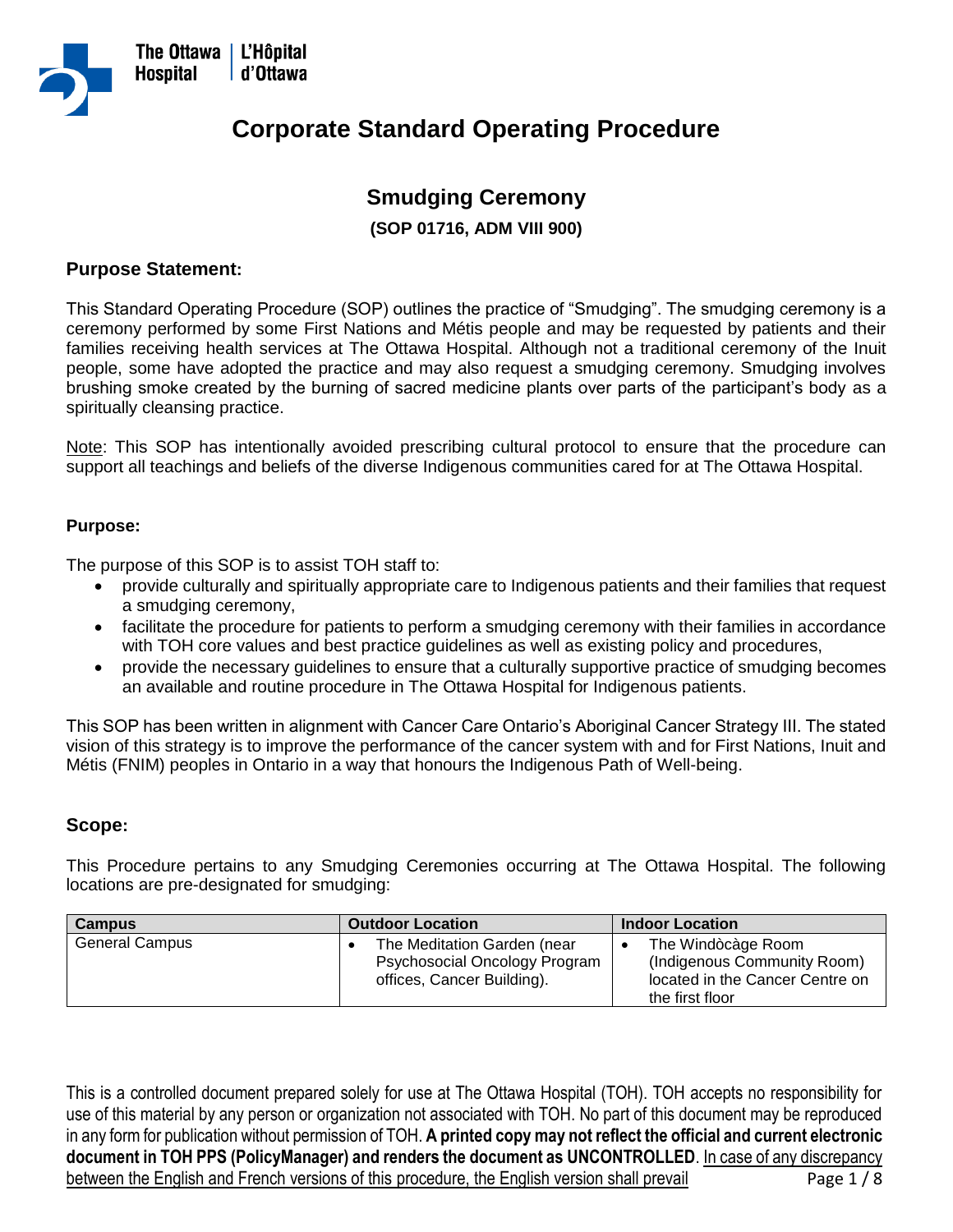| <b>Campus</b>           | <b>Outdoor Location</b>                                                                  | <b>Indoor Location</b>                                                                                                                                                                     |
|-------------------------|------------------------------------------------------------------------------------------|--------------------------------------------------------------------------------------------------------------------------------------------------------------------------------------------|
| Civic Campus            | South of P7 parking lot, North of<br>٠<br>Carling where benches and patio<br>are located | The Solarium in the Maurice<br>Grimes Lodge, 1 <sup>st</sup> floor for all<br>other patients<br>Birthing Unit Room #12, if the<br>request is coming from a patient<br>of the Birthing Unit |
| <b>Riverside Campus</b> | The Lower Courtyard (East side  <br>of the main building, outside of<br>the cafeteria).  | Boiler House, Main Level, Office<br>G <sub>2</sub> 14                                                                                                                                      |

# **Alerts:**

For requests for ceremonies to occur in Private Patient Rooms, please refer to Appendix A - *Private Patient Room Smudge Ceremony Procedure*.

In instances when the patient is unable to be moved and burning is not permitted in the patient area due to concerns of safety (e.g. in critical care environment where oxygen is in use), the patient and family will be asked to consider a smokeless alternative in the form of a scented spray, oil, medicine pouch, or other culturally relevant object. This should be considered as a last resort as it is not the traditional method of smudging as the purifying element of fire is missing. TOH will look to the patient's family to provide the sprays/oils, however, the Cancer Program's Aboriginal Team will do their best to ensure these are available in their office (C1105) for use in the hospital.

# **Definitions:**

The steps on the Aboriginal **Path of Well-Being** include: health in balance, wellness (emotional and spiritual), active choice, holistic approach, understand root causes and joint and personal responsibility.

**Smudging:** In Indigenous cultures, this is the practice of purifying the location, patient, healer, helpers, room and objects using smoke obtained by burning sacred medicine plants such as sweet grass, sage, tobacco and/or cedar (any combination of these may be used). Cleansing often initiates healing sessions, provides comfort and relief in times of stress, facilitates the decision-making process and is used in offering prayer. Smudging ceremonies are normally brief but could vary in time depending on the person conducting the ceremony and how many people are attending.

# **Equipment:**

- Cultural items (to be provided by the patient or family)
- Class A fire extinguisher

## **Procedure:**

Staff receiving a request for a smudge will:

This is a controlled document prepared solely for use at The Ottawa Hospital (TOH). TOH accepts no responsibility for use of this material by any person or organization not associated with TOH. No part of this document may be reproduced in any form for publication without permission of TOH. **A printed copy may not reflect the official and current electronic document in TOH PPS (PolicyManager) and renders the document as UNCONTROLLED**. In case of any discrepancy between the English and French versions of this procedure, the English version shall prevail Page 2 / 8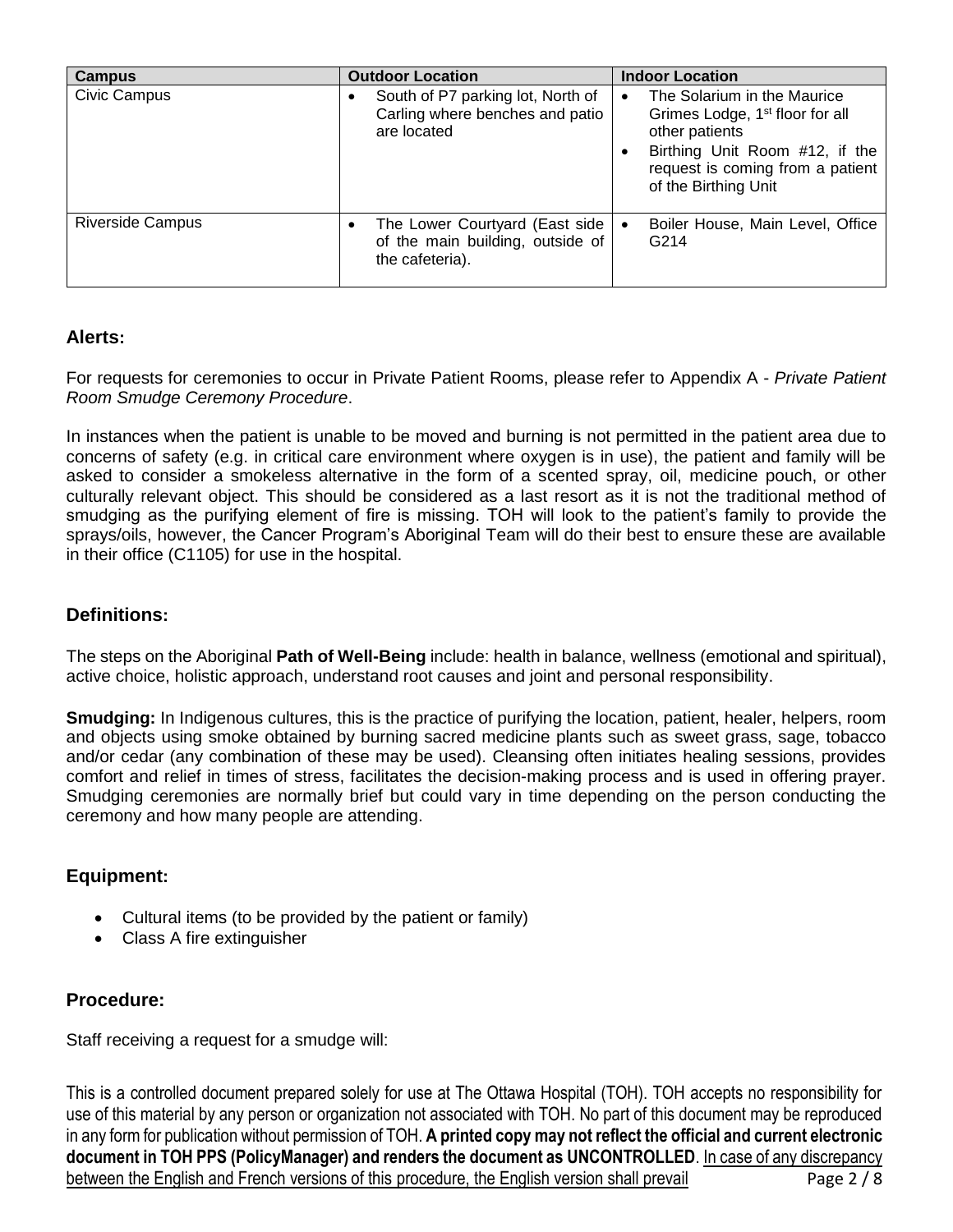- 1. Identify a 'point person' responsible for the implementation of the following procedures to ensure that no patients, staff or visitors are unwillingly exposed to smoke and all fire risks are monitored.
- 2. Take the lead from the patient or family member as to who will be leading the ceremony (cultural leader, patient, family, etc.),
- 3. Seek assistance from the TOH Cancer Program's Aboriginal Program Coordinator or Aboriginal Nurse Navigator if support is needed to help coordinate and prepare for the ceremony,
- 4. Follow the procedure for either outdoor or indoor smudging ceremonies (see below),
- 5. If the burning of a traditional smudge cannot be performed, a smokeless alternative will be considered (see Alerts for more information),
- 6. If a staff member is invited to the smudging ceremony, they are expected to follow all cultural protocol at the direction of the person leading the ceremony.

#### **Outdoor Smudging Ceremonies:**

If patient is mobile, weather is permitting, and the patient would like to do so, the smudge can take place outside.

- 1. If staff are aware that an outdoor smudging ceremony will be taking place, they will notify the Security Office of the respective campus and Emergency Management [\(em@toh.ca\)](mailto:em@toh.ca).
- 2. The preferred outdoor location for smudging at each campus is as follows:

#### General Campus

o The Meditation Garden (near Psychosocial Oncology Program offices, Cancer Building). A culturally relevant smudging space has been established in this location, including access to the four sacred medicines (cedar, sage, tobacco and sweet grass).

#### Civic Campus

o South of P7 parking lot, North of Carling Street where benches and patio are located.

#### Riverside Campus

 $\circ$  The Lower Courtyard (East side of the main building).

#### **Indoor Smudging Ceremonies:**

If patient acuity is critical and the patient is not mobile enough to go outdoors, the weather is not permitting, or patient prefers to smudge inside, designated rooms at each campus have been identified for smudging ceremonies.

#### General Campus

This is a controlled document prepared solely for use at The Ottawa Hospital (TOH). TOH accepts no responsibility for use of this material by any person or organization not associated with TOH. No part of this document may be reproduced in any form for publication without permission of TOH. **A printed copy may not reflect the official and current electronic document in TOH PPS (PolicyManager) and renders the document as UNCONTROLLED**. In case of any discrepancy between the English and French versions of this procedure, the English version shall prevail Page 3 / 8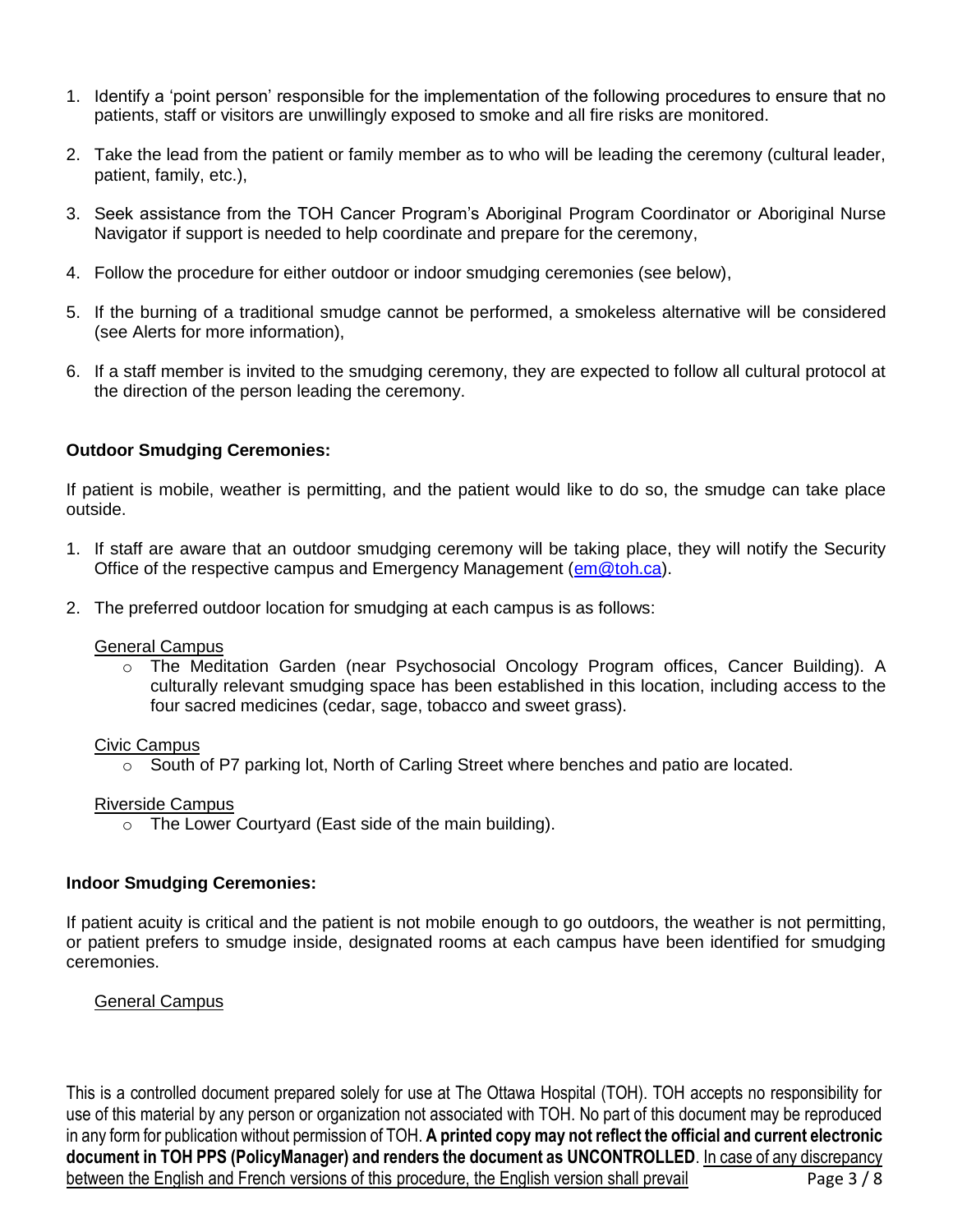o The Windòcàge Room (Indigenous Community Room) located in the Cancer Centre on the first floor. The number of occupants shall not exceed 30 people and the means of egress shall be kept clear.

#### Civic Campus

- o Birthing Unit Room #12, if the request is coming from a patient of the Birthing Unit.
- $\circ$  The Solarium in the Maurice Grimes Lodge, 1<sup>st</sup> floor for all other patients.

#### Riverside Campus

o Boiler House, Main Level, Office G214.

## **Private Patient Room Smudging Ceremonies**

Smudging ceremonies may be performed in private patient rooms at the Civic or General Campus' only when the patient is not able to access the above options (e.g. at end of life).

Note: Indoor smudging will not take place at the Riverside Campus given the amount of lead time Facilities would need to bypass the fire alarm system and the ambulatory nature of this services at this Campus.

- 1. When a request for an indoor smudge ceremony is received, the point person will ensure that the following departments are notified (preferably 24 hours in advance of the ceremony):
	- i. Manager of the area where the smudge will be taking place,
	- ii. Security Office of the respective campus,
	- iii. Emergency Management [\(em@toh.ca\)](mailto:em@toh.ca),
	- iv. Facilities [\(10311@toh.ca\)](mailto:10311@toh.ca).
- 2. Facilities will bypass the detectors on the fire alarm system to prevent accidental activation and adjust the ventilation to minimize migration of smoke to other areas.
- 3. The Point Person or Manager will ensure staff in the area regarding the ceremony are notified that a smudging ceremony will be taking place.
- 4. The Point Person will ensure that oxygen is turned off during the ceremony, and any flame is kept clear of combustibles.
- 5. A Class "A" fire extinguisher shall be close at hand and personnel are trained in its use.
- 6. The person leading the smudging ceremony will contain the ashes according to their teachings.
- 7. Facilities shall be contacted immediately upon completion of the ceremony.
- 8. Facilities will return all systems to their original state. This includes the fire alarm, smoke detectors and ventilation system.

## **Process Flow:**

This is a controlled document prepared solely for use at The Ottawa Hospital (TOH). TOH accepts no responsibility for use of this material by any person or organization not associated with TOH. No part of this document may be reproduced in any form for publication without permission of TOH. **A printed copy may not reflect the official and current electronic document in TOH PPS (PolicyManager) and renders the document as UNCONTROLLED**. In case of any discrepancy between the English and French versions of this procedure, the English version shall prevail Page 4 / 8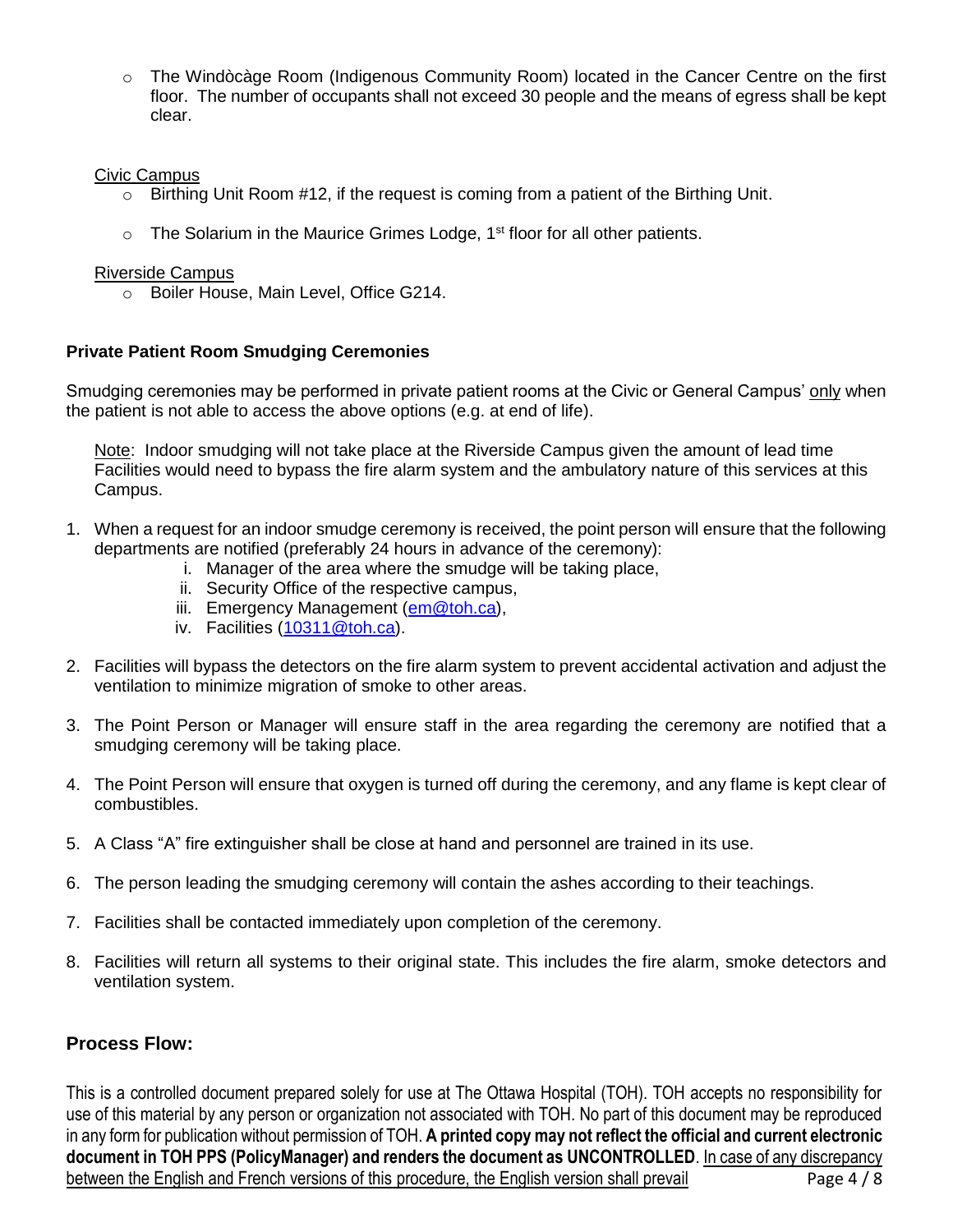## **Related Policies:**

• TOH Smoke-Free Hospital Policy 00350

## **Related Procedures:**

#### **Related Tools/Forms, etc.:**

• Private Patient Room Smudging Ceremony Instruction Sheet

#### **Regulatory or Legislative References:**

- Ontario Human Rights Code ISBN 0-7778-6518-1
- Canadian Charter of Rights and Freedoms 1988 c. 31
- Ontario Multi-Faith Committee
- Ontario Fire Code Vulnerable Care and Treatment Centre
- Smoke Free Ontario Act
- The Algonquin Way Cultural Centre Algonquins of Pikwakanagan

## **Metadata for Policy Medical Only:**

| Document #: TBD                                  |                 | Created:                                                                |
|--------------------------------------------------|-----------------|-------------------------------------------------------------------------|
| <b>Description:</b>                              |                 |                                                                         |
| <b>Published on:</b><br><b>Last Review date:</b> | <b>Version:</b> | <b>Responsible Department: Cancer Program</b><br><b>Effective date:</b> |
| <b>Summary of Changes:</b>                       |                 |                                                                         |
| Audience:                                        |                 | <b>Next Review Date</b>                                                 |
| <b>Author: Gwen Barton</b>                       |                 | <b>Owner/Manager: Dennis Garvin</b>                                     |

This is a controlled document prepared solely for use at The Ottawa Hospital (TOH). TOH accepts no responsibility for use of this material by any person or organization not associated with TOH. No part of this document may be reproduced in any form for publication without permission of TOH. **A printed copy may not reflect the official and current electronic document in TOH PPS (PolicyManager) and renders the document as UNCONTROLLED**. In case of any discrepancy between the English and French versions of this procedure, the English version shall prevail Page 5 / 8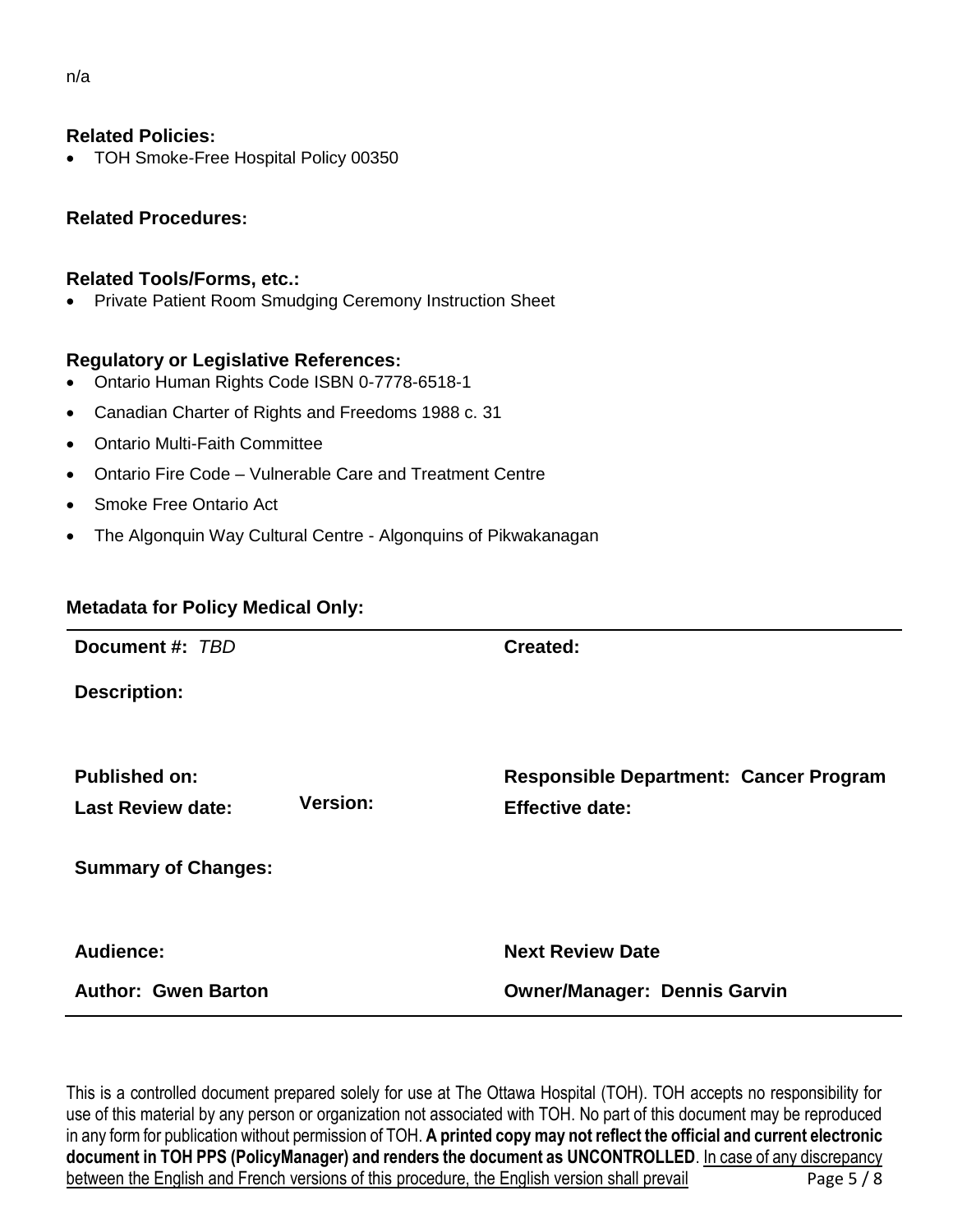**Key Stakeholders/Reviewers for workflow:** 

# **Appendix A**

# Private Patient Room Smudge Ceremony Procedure:

**These instructions are to assist you in providing a safe & culturally respectful space for a smudging ceremony in a patient room for Indigenous patients at The Ottawa Hospital - this is a last-resort approach if a patient cannot be moved to the designated smudging area due to acuity.** 

Note: Designated Smudging Areas

Civic Campus – Solarium at Grime's Lodge

General Campus – Windòcàge Room, Cancer Centre

Riverside – Boiler House, Main Level, Office G214

# Safety Procedure:

- 1. If this is your first time offering the smudge or you need additional assistance, please contact the Aboriginal Cancer Program Coordinator [\(meellis@toh.ca](mailto:meellis@toh.ca) or x. 73607) or Aboriginal Patient Nurse Navigator [\(caroberts@toh.ca](mailto:caroberts@toh.ca) or x. 70522)
- 2. Identify a 'point person' responsible for the implementation of the following steps to ensure that no patients, staff, or visitors are unwillingly exposed to smoke and all fire risks are monitored
- 3. Notify the following departments/individuals (24 hours in advance, when possible):
	- o Security office of the respective campus
	- o Emergency Management [\(em@toh.ca\)](mailto:em@toh.ca)
	- o Facilities [\(10311@toh.ca\)](mailto:10311@toh.ca) tell them which fire zone you are in so that they can by-pass the systems to avoid setting off a fire alarm. Point person is responsible for the zone while the fire alarms are bypassed.
	- o Manager of the area where the smudge is taking place
	- o Other staff in the area should be notified that a smudge is taking place and fire alarms have been bypassed for a period of time
- 4. Remove all combustible objects from the immediate area where the smudge will be lit (ie: wooden tables, linens, paper products, alcohol disinfectants, etc.)
- 5. Shut off all compressed gas and remove from room if mobile

This is a controlled document prepared solely for use at The Ottawa Hospital (TOH). TOH accepts no responsibility for use of this material by any person or organization not associated with TOH. No part of this document may be reproduced in any form for publication without permission of TOH. **A printed copy may not reflect the official and current electronic document in TOH PPS (PolicyManager) and renders the document as UNCONTROLLED**. In case of any discrepancy between the English and French versions of this procedure, the English version shall prevail Page 6 / 8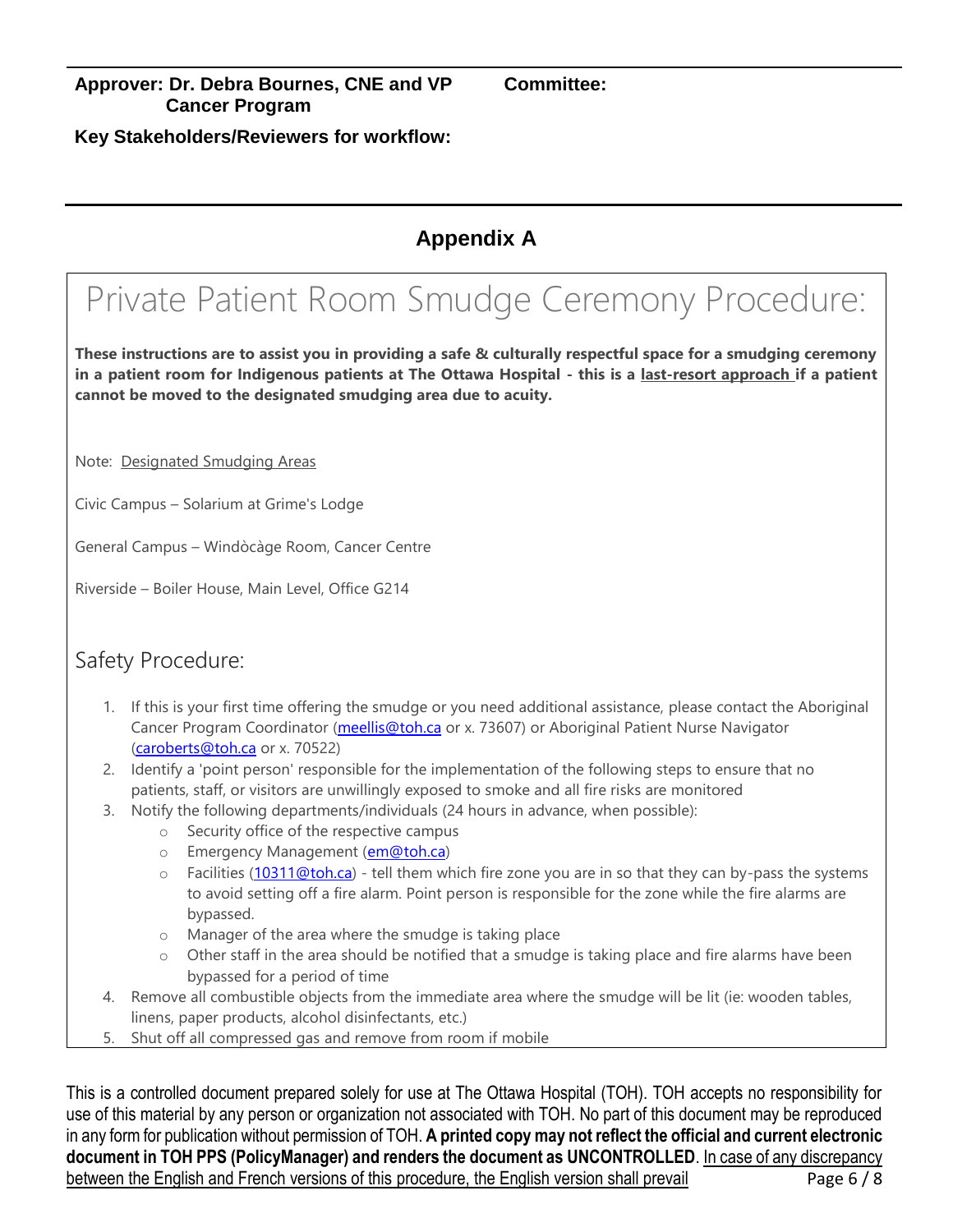6. Note the location of the closest Class "A" fire extinguisher and ensure personnel trained in its use are present

# Cultural Procedure:

- 1. Take the lead from the family: patient/family member can perform smudge for themselves or bring in a cultural leader, Elder, or knowledge holder to lead the smudging ceremony. Patient and family are responsible for accessing Elder
- 2. Patient or cultural leader will perform the ceremony based on their own personal teachings
- 3. Cultural leader will contain and dispose of ashes according to their own cultural teachings

# If A Smudge Cannot Be Lit:

A traditional burning smudge cannot be performed in a patient room where:

- Oxygen is present and cannot be turned off
- There are severe smoke/scent allergies

Please consider one of the following options. They are a last-case resort, but should be offered to the family:

- 1. A smokeless alternative should be considered, such as scented oils or sprays can be accessed in the Aboriginal Cancer Program office (Cancer Centre, C1105)
- 2. Speak with the family about alternative ceremonies or alternative traditional protocols that can be used.

This is a controlled document prepared solely for use at The Ottawa Hospital (TOH). TOH accepts no responsibility for use of this material by any person or organization not associated with TOH. No part of this document may be reproduced in any form for publication without permission of TOH. **A printed copy may not reflect the official and current electronic document in TOH PPS (PolicyManager) and renders the document as UNCONTROLLED**. In case of any discrepancy between the English and French versions of this procedure, the English version shall prevail Page 7 / 8